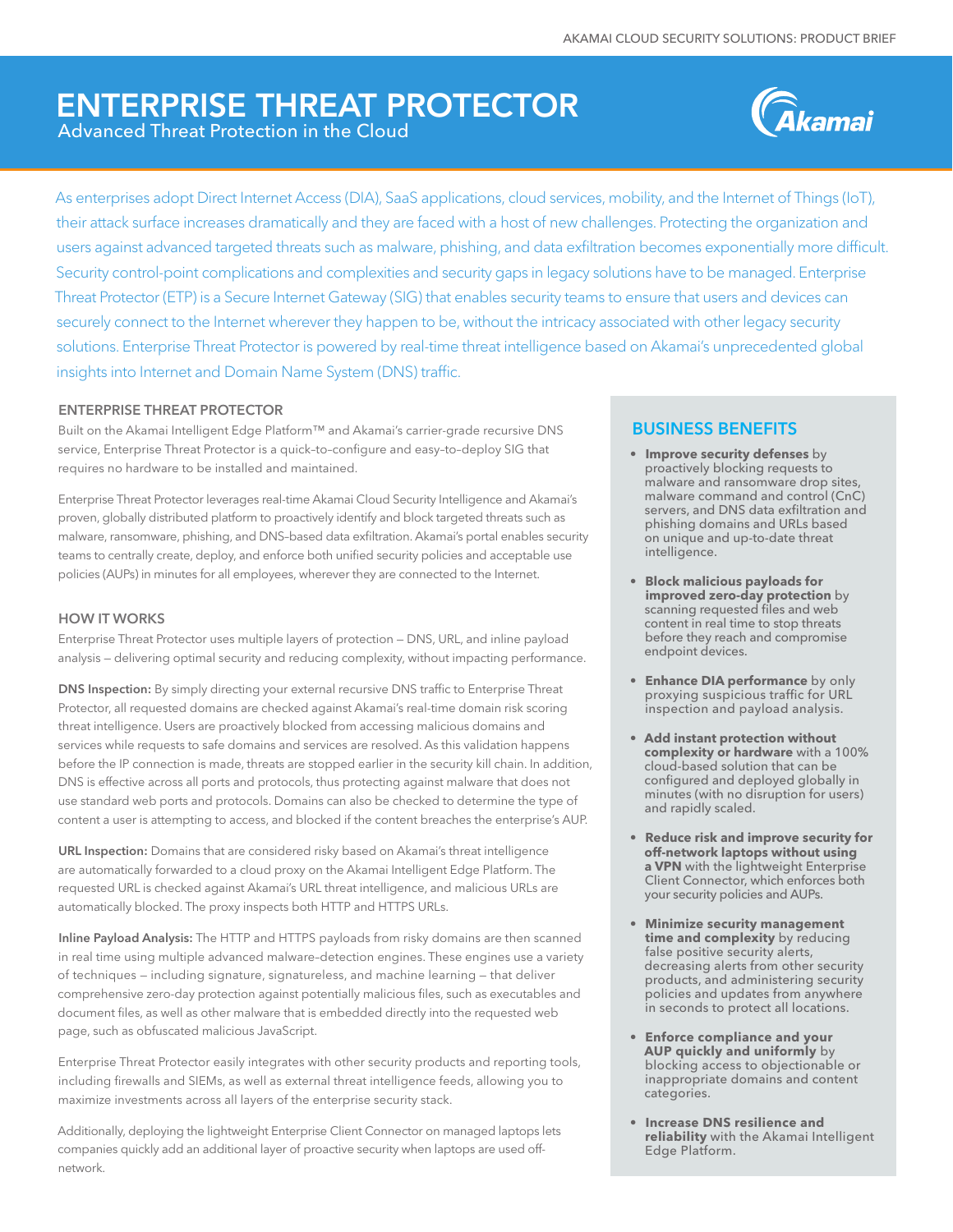## ENTERPRISE THREAT PROTECTOR

#### AKAMAI CLOUD SECURITY INTELLIGENCE (CSI)

Enterprise Threat Protector is powered by Akamai's Cloud Security Intelligence, which delivers real-time intelligence about threats and the risks that these threats present to enterprises.

Akamai's threat intelligence is designed to provide protection against current and relevant threats that could impact your business and to minimize the number of false positive alerts that your security teams must investigate.

This intelligence is built on data gathered 24/7 from the Akamai Intelligent Edge Platform, which manages up to 30% of global web traffic and delivers up to 2.2 trillion DNS queries daily. Akamai's intelligence is enhanced with a large number of external threat feeds, and the combined data set is continuously analyzed and curated using advanced behavioral analysis techniques, machine learning, and proprietary algorithms. As new threats are identified, they are immediately added to the Enterprise Threat Protector service, delivering real-time protection.

#### AKAMAI INTELLIGENT EDGE PLATFORM

The Enterprise Threat Protector service is built on the carrier-grade Akamai Intelligent Edge Platform, which is secure, reliable, and fast. Distributed globally, the platform delivers a 100% availability SLA and ensures optimal reliability for an enterprise's recursive DNS service.

#### CLOUD-BASED MANAGEMENT PORTAL

All configuration and ongoing management of Enterprise Threat Protector is done through Akamai's cloud-based Luna portal, enabling management from any location at any time.

Policy management is quick and easy, and changes can be pushed out globally in minutes to ensure that all of your locations and users are protected. Real-time email notifications and scheduled reports can be configured to alert security teams about critical policy events so that immediate remediation steps can be taken to quickly identify and resolve potential threats. A real-time dashboard provides an overview of traffic, threat, and AUP events. Detailed information on any activity can be viewed through drilldown on individual dashboard elements. This detailed information provides a valuable resource for analysis and remediation of security incidents.

All portal functionality can be accessed via APIs, and data logs can be exported to a SIEM, allowing Enterprise Threat Protector to easily and effectively integrate with your other security solutions and reporting tools.

### KEY CAPABILITIES

- Akamai-Categorized Threats: Up-to-the-minute threat intelligence based on Akamai's visibility into 15–30% of daily web traffic is combined with 2.2 trillion daily DNS requests to Akamai's recursive DNS cloud.
- Customer-Categorized Threats: Security teams can quickly integrate existing threat intelligence feeds, extending value from your current security investments.
- Inline Real-Time Payload Analysis: Three advanced malware detection engines identify and block complex advanced threats and improve zero-day protection.
- Acceptable Use Policies: Enforce enterprise acceptable use policy and ensure compliance by limiting which content categories can and cannot be accessed.
- Analysis and Reporting: Dashboards provide real-time insight into all outbound enterprise web traffic, as well as threat and AUP events.
- Security Insights: Quickly understand why Akamai has added a domain or a URL to its threat intelligence lists.
- Logging: Traffic logs are retained for 30 days and can easily be exported as a .CSV file or integrated into a SIEM for further analysis.
- DNSSEC: All DNS requests sent to Enterprise Threat Protector have DNSSEC enabled.

#### THE AKAMAI ECOSYSTEM

The Akamai Intelligent Edge Platform surrounds everything, from the enterprise to the cloud, so customers and their businesses can be fast, smart, and secure. Our comprehensive solutions are managed through the unified, customizable Luna Control Center for visibility and control, and supported by Professional Services experts who get you up and running easily, and inspire innovation as your strategies evolve.



Akamai secures and delivers digital experiences for the world's largest companies. Akamai's intelligent edge platform surrounds everything, from the enterprise to the cloud, so customers and their businesses can be fast, smart, and secure. Top brands globally rely on Akamai to help them realize competitive advantage through agile solutions that extend the power of their multi-cloud architectures. Akamai keeps decisions, apps, and experiences closer to users than anyone — and attacks and threats far away. Akamai's portfolio of edge security, web and mobile performance, enterprise access, and video delivery solutions is supported by unmatched customer service, analytics, and 24/7/365 monitoring. To learn why the world's top brands trust Akamai visit www.akamai.com, blogs.akamai.com, or @Akamai on Twitter. You can find our global contact information at [www.akamai.com/locations](http://www.akamai.com/locations). Published 03/19.